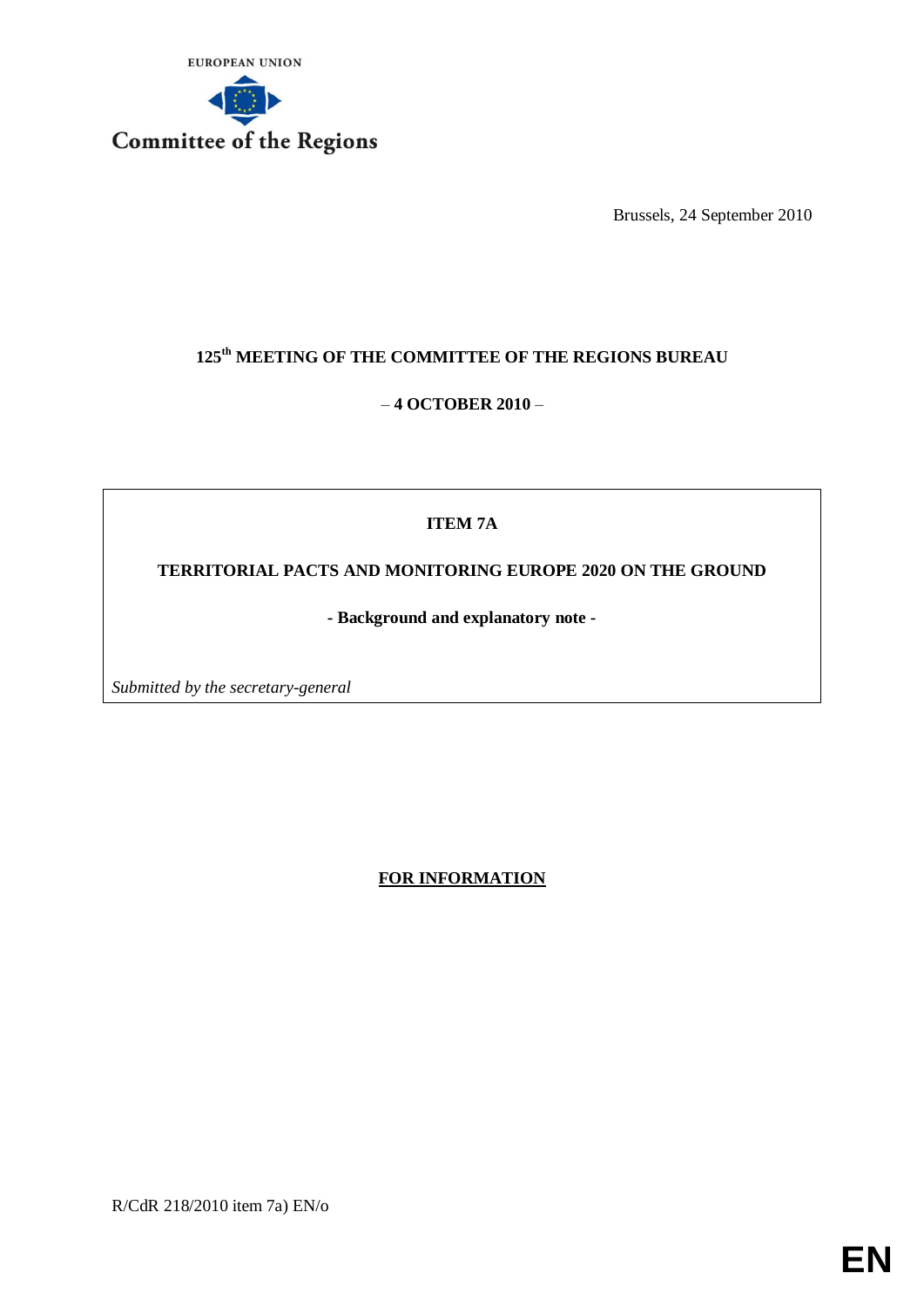#### **MEMO FOR CoR BUREAU MEMBERS**

### **125th MEETING OF THE COMMITTEE OF THE REGIONS BUREAU**

#### – **4 October 2010** –

#### **Item 7A**

## **Territorial pacts and monitoring Europe 2020 on the ground - Background and explanatory note -**

#### **SUMMARY**

The CoR is launching a twofold Political Initiative aimed at mobilising the potential of local and regional authorities for a successful implementation of the Europe 2020 strategy at the EU level but also at the Member States level.

On the one hand, the CoR invites the European Commission, the Council and the European Parliament to encourage and support the establishment of Territorial Pacts with Local and Regional Authorities at the country level, aimed at implementing it in partnership between different government levels, also by means of agreements of a contractual nature.

Territorial Pacts will help give the new strategy a territorial dimension, taking into account different regional and local starting points. Territorial Pacts will also help to focus all policy instruments and funding channels, available to the different levels of government involved, on the Europe 2020 goals. At the EU level, the Pact should also be supported by favouring administrative simplification and better policymaking, including a wider use of territorial impact assessment. Cohesion policy will contribute to these goals, while remaining available to all EU territories and fulfilling the solidarity task it has been given by the Treaty.

A timely kick-off of Territorial Pacts could be of great help, in the coming months, in the design and implementation of the Member States National Reform Programmes for Europe 2020, with particular respect to national targets and how each country contributes to flagship initiatives.

On the other hand, the CoR will continue to monitor the implementation of the strategy on the ground, both in its entirety (through a "tableau de bord") and targeting specific thematic sections/flagship initiatives. The outcome of this activity will be published in a yearly CoR monitoring report, contributing to a successful implementation of the new strategy.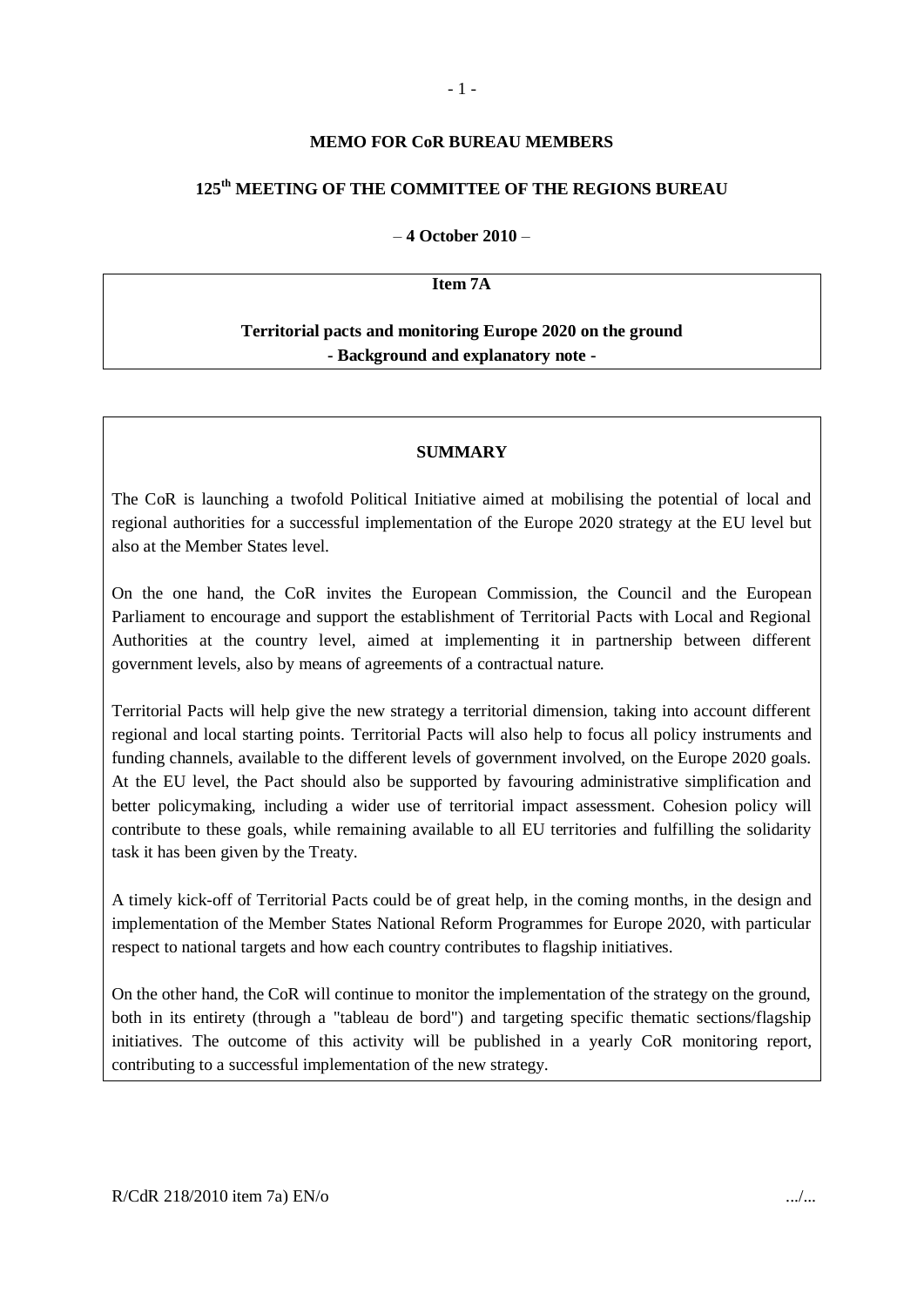#### **Making the most of Europe 2020**

- 1. The Committee of the Regions **recalls** that the Europe 2020 strategy is entering the crucial kick-off phase, in which the political decisions taken by the European Council will be translated into action. In fact, in the next months:
	- a) By 12 November, 2010, Member States are expected to submit a first draft National Reform Programme, putting forward first ideas, among others, on the national targets contributing to the strategy's five Headline Targets;
	- b) By end 2010 the Commission will have published all the seven Flagship Initiatives;
	- c) In January 2011, the first European Semester<sup>1</sup> will begin with the publication of the first EC Annual Growth Survey. On this basis, the Spring Council will give political guidance on how Member States should finalise their National Reform Programmes (structural reforms and macro-economic surveillance) and their Stability and Convergence Programmes (fiscal surveillance), both due by April 2011.
- 2. As these decisions will set the preconditions for Europe 2020 to deliver on its promises, the Committee of the Regions **stresses** that the following six elements are crucial in order to make the most of this opportunity:
	- a) *First* of all, the new strategy has to be given a *territorial dimension*, that is, it has to take into account existing differences in territorial specificities and starting points and to translate them into place-based policies encompassing the three pillars of the strategy (smart, sustainable and inclusive growth), underpinned by territorial indicators and targets (also of the "Beyond GDP" type);
	- b) *Second*, the EU, national, regional and local government levels should work in *partnership* with a view to implementing sectoral policies in a coordinated and integrated way, also by means of multilevel governance agreements of a contractual nature, when needed, in order to make the most of the Europe 2020 opportunity;
	- c) *Third*, *bottlenecks* (remaining barriers on the single market, lack of certain EU-wide infrastructures, inadequate regulations of the financial markets) have to be removed both at the EU and at the national level;
	- d) *Fourth*, Europe 2020 should be developed in a context in which the *EU Cohesion policy*  remains available to all EU territories. While contributing to the Europe 2020 goals, cohesion policy should be endowed with enough financial resources to concentrate in an effective way on the less developed areas of the Union, thus fulfilling its Treaty-based solidarity obligation;

<sup>1</sup> 1

The European Semester is the main Europe 2020 governance tool. It aims at ensuring that the Member States implement the strategy within a framework of macro-economic surveillance, thematic coordination and fiscal surveillance.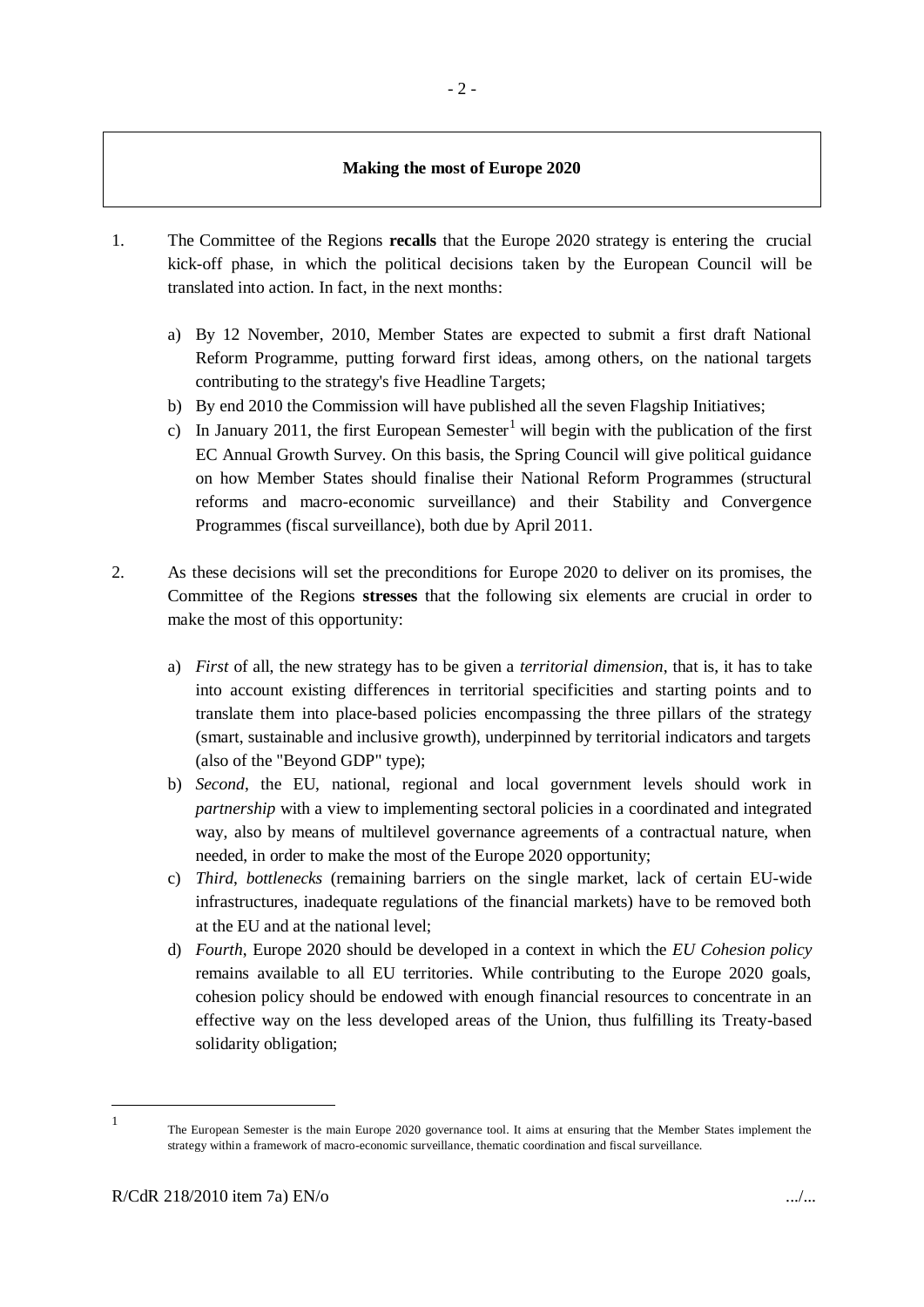- e) *Fifth*, the Commission should assess the *territorial impact* of policy measures related to Europe 2020 in a much more systematic way<sup>2</sup>. To be more credible than the Lisbon strategy, Europe 2020 should also be more evidence-based;
- f) *Sixth*, the new Strategy should be taken as an opportunity for drastic administrative simplification of all the policy instruments and funding channels and procedures involved. This overhaul should not be aimed only at reducing administrative burden, in line with the EU Better Regulation objectives. Instead, it should also be seen as an opportunity to align the actions taken under the Europe 2020 flagship initiatives with existing policy actions and procedures, to ensure transparency and avoid duplications.
- 3. Against this background, the CoR welcomes the Commission's statement<sup>3</sup> that the LRAs should not only be involved "in defining and implementing the National Reform Programmes", but also that the NRPs should "indicate how … the national authorities plan to involve / have involved local/regional authorities" in defining and implementing the NRPs. The CoR **asks** that this become a permanent section in the NRP and their progress reports in the years to come.
- 4. In the same spirit, the CoR also **welcomes** the Council of Finance Ministers of the European Union's statement that "the Europe 2020 strategy should be implemented in partnership with all national, regional and local authorities, closely associating parliaments, as well as social partners and representatives of civil society, who shall contribute to the elaboration of national reform programmes, to their implementation and to the overall communication on the strategy."<sup>4</sup>
- 5. Therefore, as announced by President Bresso to European Commission President Barroso on 29 June 2010, the CoR today **launches** a Political Initiative on the Europe 2020 strategy, aimed at:
	- a) promoting the subscription of **Territorial Pacts with Regional and Local Authorities** to implement the new strategy in partnership with their national governments. The European Institutions should encourage and support the Pacts by mobilizing their policy instruments, including cohesion policies;
	- b) **monitoring the implementation of Europe 2020 on the ground**, both in its entirety (through a "tableau de bord") and targeting specific thematic sections/flagship initiatives.

-

 $\overline{2}$ A study promoted by the CoR shows that several legislative and non-legislative EU drafts, on which the CoR had to issue an Opinion between July 2007 and December 2009, either lacked a territorial impact assessment - even if they did not require one or showed unsatisfactory ones. ("Impact Assessment at the CoR - Methodology and its implementation", to be published in autumn 2010).

<sup>3</sup> European Commission document "Governance, Tools and Policy Cycle of Europe 2020", sent to Member States in July 2010.

<sup>4</sup> Recommendation for a Council Recommendation on broad guidelines for the economic policies of the Member States and of the Union, 11646/10, 7 July 2010, p. 7.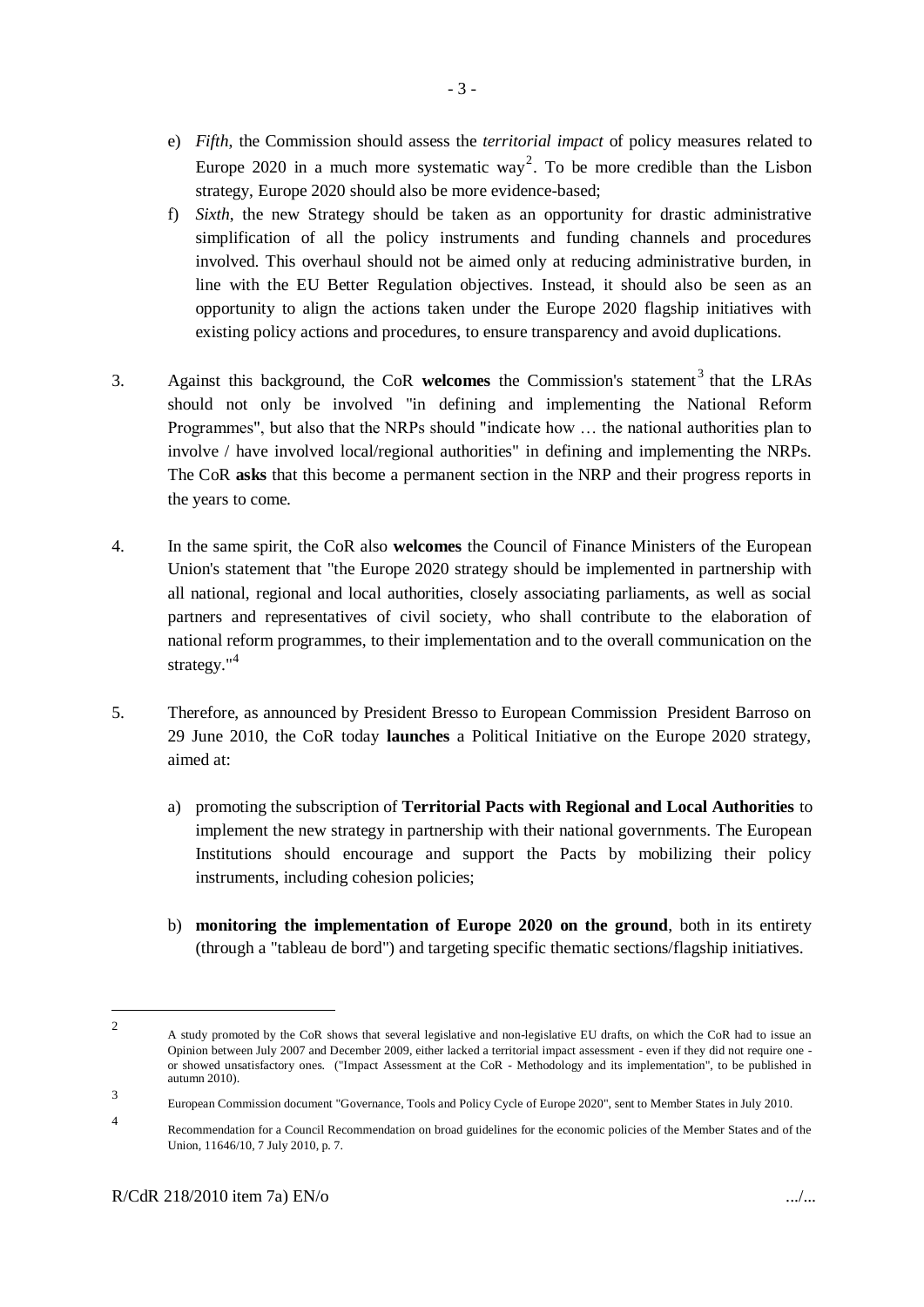6. On the eve of the Spring European Council, the *Territorial Dialogue for Smart, Sustainable and Inclusive Growth* will provide the opportunity for a political discussion on how Europe 2020 and the Territorial Pact are implemented, based on the Commission's Annual Growth Survey and the CoR monitoring activity. The Territorial Dialogue will involve top political representatives of EU institutions and will address a political message to the Spring European Council.

### **Territorial Pacts with Regional and Local Authorities on the Europe 2020 Strategy**

- 7. As a follow-up of the decisions taken at its June 2010 Plenary Session, the CoR **invites** the Commission, the Council and the European Parliament to encourage and support the establishment of *Territorial Pacts with regional and local authorities* at the country level to implement Europe 2020 in partnership between all government levels.
- 8. Territorial Pacts are a tool for all government levels involved to work in partnership on the implementation of Europe 2020 – and first of all its flagship initiatives - in a coordinated and integrated way. Without jeopardising each country's constitutional settings and distribution of competencies between government levels, and fully respecting the subsidiarity and proportionality principle, Territorial Pacts would help align the EU, national, local and regional agendas on Europe 2020's goals and headline targets, focusing on the latter existing policy instruments and financial resources. The early adoption of this approach is a condition for success of the new strategy, in that it helps all relevant tiers of government to identify with Europe 2020 goals, policies and targets.
- 9. This approach should apply first of all to cohesion policy instruments. To ensure that cohesion policy gives its indispensable contribution to Europe 2020 objectives, without prejudice of its solidarity mission, the discussion on the cohesion policy guidelines for the next programming period should be launched in 2011, as a part of the Territorial Pact.
- 10. Within the framework of a Territorial Pact, multilevel governance agreements should be set, when necessary and possible of a *contractual* nature. By integrating different sectoral policies in a coordinated framework, these agreements would allow for synergies that make policymaking more effective and could possibly ease sensitive decisions related to structural reforms.
- 11. In terms of *funding*, Europe 2020 goals need adequate investments. As far as the EU is concerned, the CoR will give its contribution to the political debate on the perspectives of the EU budget. In the recent CoR consultation "Your voice on Europe 2020", several regions and cities stressed that the *quality* of expenditure is no less important than its *quantity*. Within the framework of the Territorial Pacts, the funds actually spent on Europe 2020-related actions by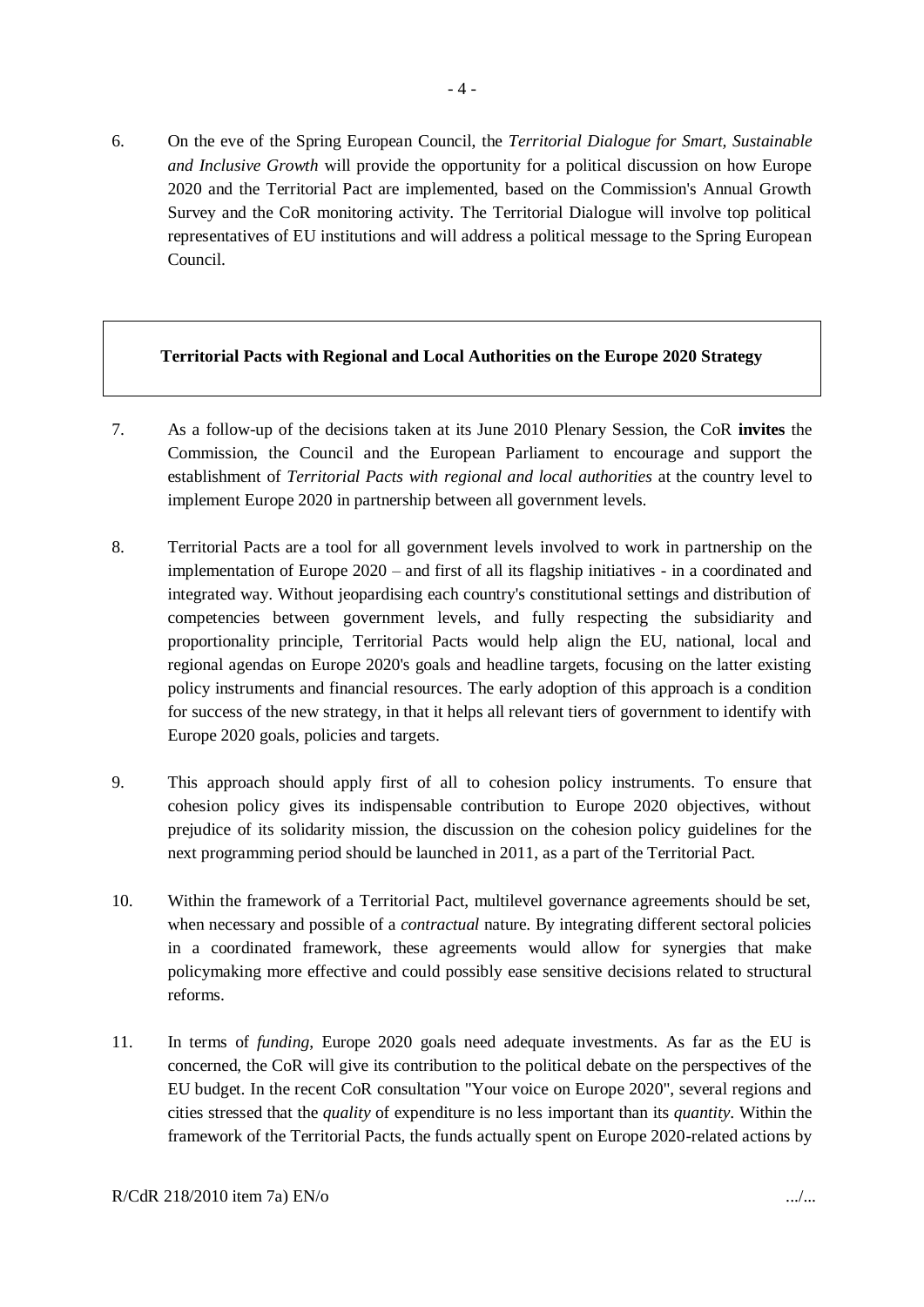the EU, national, regional and local governments should focus on selected Europe 2020 priorities *and* be spent in a coordinated manner that integrates different sectoral policies into a single framework. A great leap forward towards the strategy's goals would then be achieved, *even if the total amount of resources spent were unchanged*.

- 12. At the EU level, support to Territorial Pacts should include:
	- a) A call to the relevant stakeholders to subscribe the Pacts at the country level, in order to set up in partnership "national objectives and commitments towards the Europe 2020 objectives", including the design and implementation of the national targets and flagship initiatives, as well as the National Reform Programmes. It is obviously up to each country's stakeholders to determine how the National Pact will look like: the EU institutions and bodies are respectful of each country's constitutional settings and distribution of competencies between government levels;
	- b) A *permanent exchange of information* between the European institutions involved (Commission, Council, Parliament, Committee of the Regions) on the implementation of the flagship initiatives and of the measures concerning missing links and bottlenecks, as well as on other Europe 2020-related policy actions at the EU level (e.g., cohesion policy, new EU financial perspective, etc.). This exchange could take place *at the services level* on a regular basis;
	- c) On the basis of inputs provided by the Commission services, the CoR and the European Commission will systematically review the efforts done to simplify and rationalise policy tools and funding channels, in order to concentrate available resources on Europe 2020 goals. While this review will be carried out at the services level, an *assessment* of the state of play could be done in a meeting between the CoR and the EC's Presidents;
	- d) A commitment by the European Commission to carry out *territorial impact assessments* on all policy proposals implementing Europe 2020, and especially those flagship initiatives, or parts thereof, whose impact on territories and on local and regional authorities is potentially relevant<sup>5</sup>. On the basis of the Cooperation Agreement between the European Commission and the CoR, the Commission should ask the Committee to contribute to the impact assessment on the basis of a consultation of local and regional authorities;
	- e) Following its request to Member States to include a section on LRAs in their NRPs, the European Commission should now similarly provide in the Annual Growth Survey a chapter on the involvement of LRAs in the Europe 2020 Strategy.

<sup>1</sup> 5

The Cooperation Agreement between the European Commission and the CoR stipulates that the Commission can ask the Committee to take part in studies looking at the impact of certain proposals on local and regional authorities. (Point 8).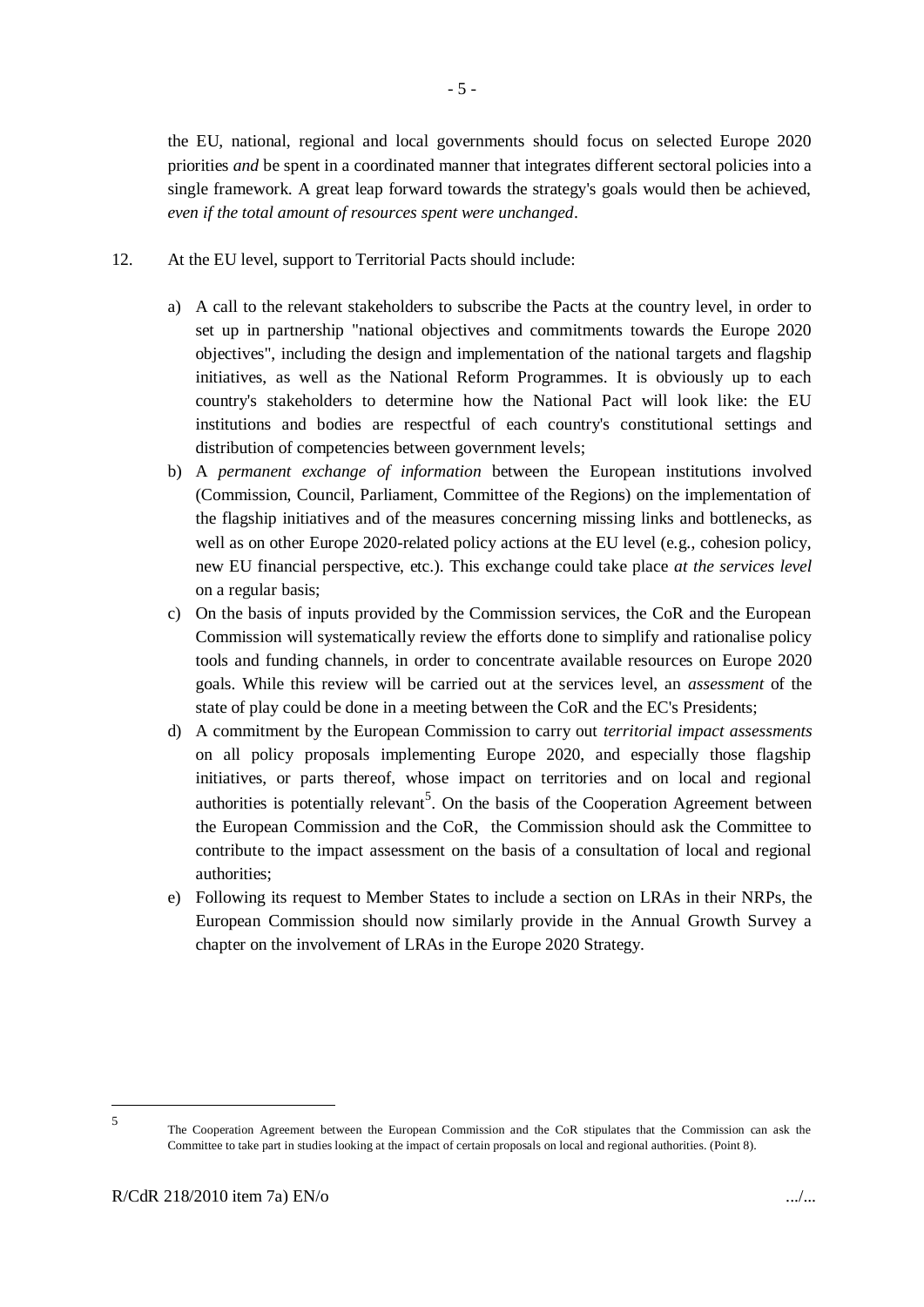### **The Committee of the Regions monitoring Europe 2020 on the ground**

- 13. The Committee of the Regions will continue to fulfil its traditional task of **monitoring** the design and implementation of Europe 2020 and the Territorial Pacts. With the support of the growing membership of its Europe 2020 Monitoring Platform, the CoR will look at developments on the ground, identify opportunities and challenges and showcase good practices.
- 14. The Monitoring Report will also benefit from inputs coming from the European Commission departments mainly involved in the Europe 2020 implementation and from the European Parliament Committees.
- 15. The main European Associations of local and regional authorities will be also invited to contribute to the monitoring activity, with the aim to generating synergies between actions by the CoR and those put in place by the Associations.
- 16. National Delegations of the Committee of the Regions will be invited to share their expertise and knowledge on the strategy implementation.
- 17. Monitoring will include:
	- a) A "*tableau de bord"* summarising progress in the implementation of the different parts of the strategy (flagship initiatives, reductions of bottlenecks) and assessing the functioning of the Europe 2020 governance;
	- b) A *thematic section*, covering specific flagship initiatives or other sectoral policies;
	- c) *An analytical overview* on the advancement of the activities foreseen in the Territorial Pact at European level and an assessment of strengths and weakness of the National Pacts in different countries.
- 18. To feed its monitoring results into the political debate in a timely manner, the CoR undertakes to submit in December every year a Monitoring Report on how Europe 2020 is implemented – as seen from the standpoint of the local and regional authorities, in view of both the Commission's Annual Growth Survey and the Spring European Council. The Report will draw on the activity of the Europe 2020 Monitoring Platform and also provide an overview on the progress of the Territorial Pacts. It will also summarise the contribution given to Europe 2020 by the CoR consultative activity, focusing, among others, on the flagship initiatives.